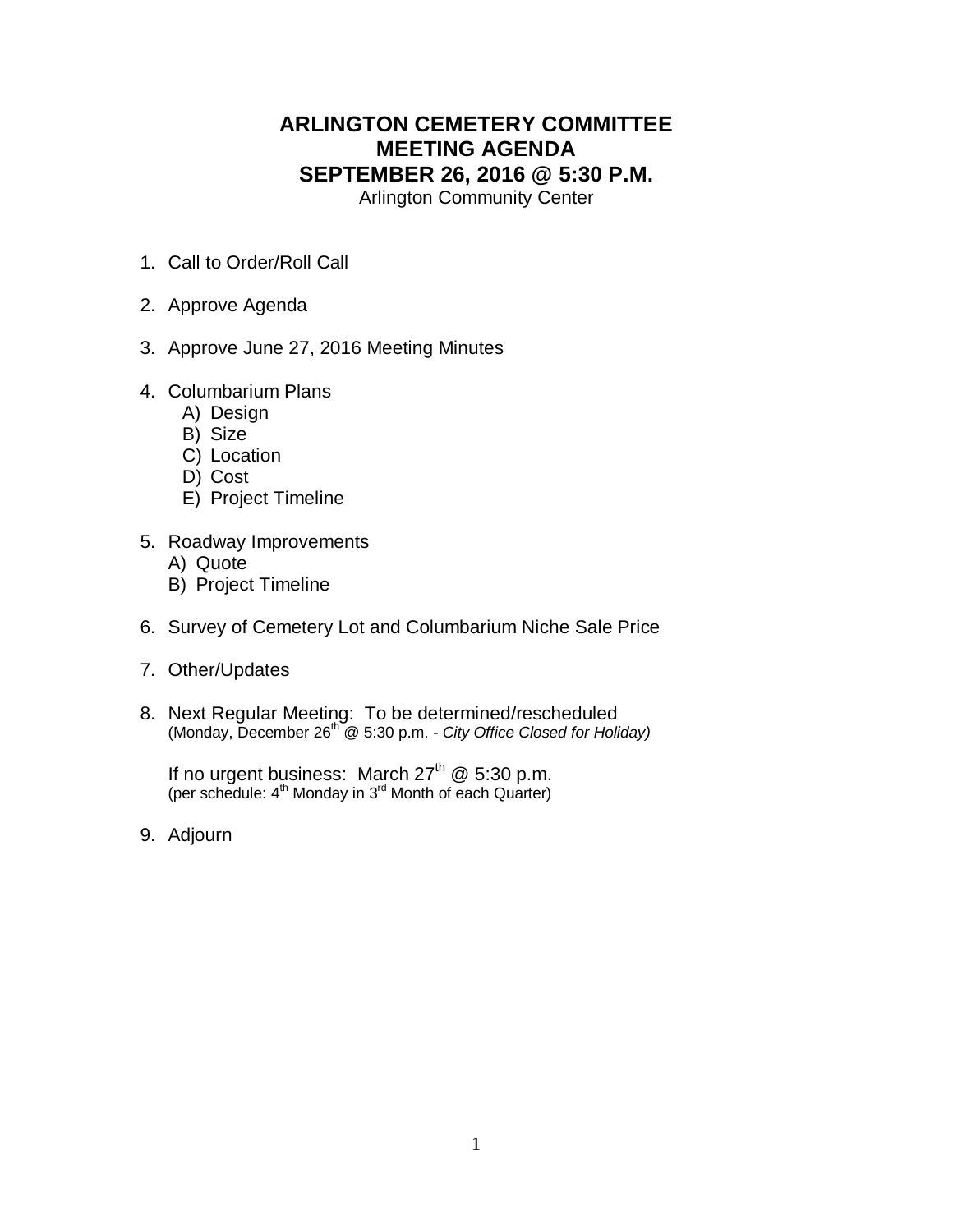## **ARLINGTON CEMETERY COMMITTEE MEETING MINUTES SEPTEMBER 26, 2016**

The meeting was called to order at 5:35 p.m. by Chairperson Van Moorlehem.

Members present: Kloeckl (arrived a few minutes late), Rud, Chairperson Van Moorlehem, Danner, Councilmember Nuesse, Maintenance Supvr. Voigt Members absent: Drexler, Weckworth Also present: Mayor Nagel, City Administrator Donabauer

Motion by Rud, seconded by Nuesse, and passed by unanimous vote to approve the minutes from the June 27, 2016 meeting as presented.

Discussion was held on the proposed placement of a columbarium structure within the cemetery. Two design concepts were reviewed; a rectangular one and an octagonal one. It was noted that the rectangular one would allow for memorials to be placed on the ends (a place to hang a plaque in memory of a person whose remains are not interred in the cemetery, but had family ties to the community). Nuesse and Danner liked the simplicity of the rectangular structure and being able to have the memorial wall on the ends. Adm. Donabauer was given preliminary cost estimates of \$22,000-\$24,000 for an 80 niche structure and \$15,000 for a 24 niche structure. She stated that one of the vendors had toured the cemetery in an effort to get a feel of what design would be a good fit and also to determine what the best placement would be for such a structure. Adm. Donabauer commented that the vendor felt that the area near the new entrance would be best, as it pulls it together with the rest of the cemetery, versus separated from and/or hidden by placing it in the back corner where no other burials have taken place yet. The vendor had put together a couple of initial concept drawings (rectangular and octagonal views) to help the committee visualize what the project would look like. The Committee would like to move forward with construction in 2017 if possible.

Brief discussion was held on raising fees to \$300 for the lots south of the last roadway (#3) starting in 2017.

Motion by Nuesse, seconded by Kloeckl, and passed by unanimous vote to move forward with the columbarium project: an 80 niche rectangular structure to be placed west of the new entrance (south of the roadway) in 2017 with cost to be determined (based on construction costs).

Discussion was held on the roadway system, which included putting in another road to the south and making improvements to the existing roads. Voigt commented that he did some spot checking on the existing roadway to see, what, if anything was underneath; he found black dirt. He obtained a quote in the amount of \$27,550 for putting in the new south road; and to redo the remaining roadway less the new entrance area was \$67,338 (dig up existing blacktop and replace it with nine inches of gravel and three inches of blacktop and no curbing). It was noted that this would be funded via the city (street) budget, not perpetual care fund. Voigt commented that the condition of the existing roadway was not the best; however it did not appear to be getting worse either. He felt it would be ok for a while longer as it does not see a lot of continuous traffic on it. He felt priority should be given to putting in the new road.